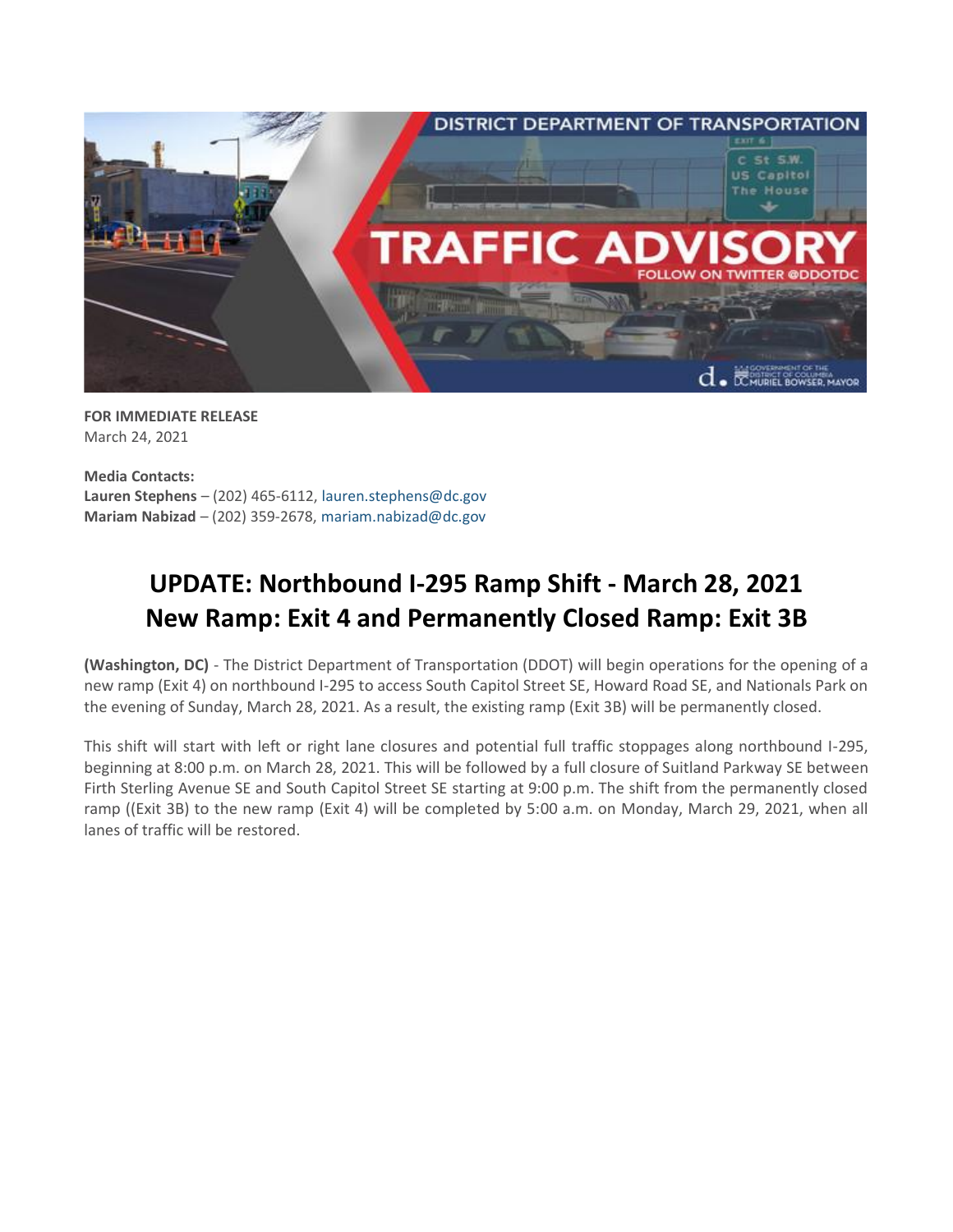

## New Ramp: Exit 4 and Permanently Closed Ramp: Exit 3B

Suitland Parkway, SE Closure